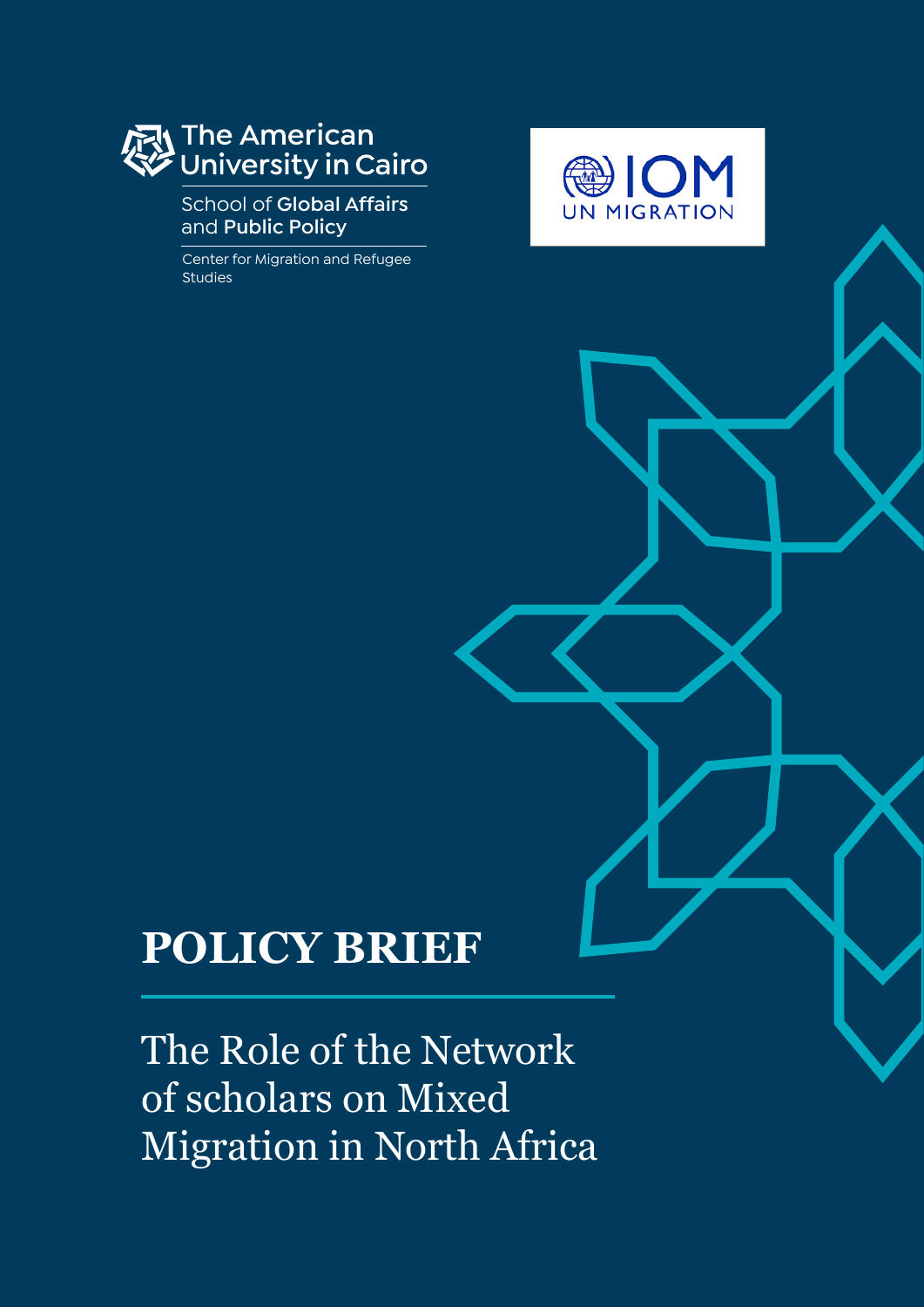#### **1. Introduction**

Migration patterns in the Middle East and North Africa (MENA) region are diverse. In addition to displacement and labour migration, the region, particularly in countries in North Africa, witness prevalence of mixed migration with key challenges. Recently, the governments in North Africa have been embarking on efforts towards reforming migration frameworks. Yet, capacities of relevant stakeholders continue to be challenged with the complex and dynamic migratory flows in North Africa. They are often confronted with lack of accurate and reliable data on the conditions and needs of migrants on the move, particularly vulnerable groups.

The commitment to GCM principles and the first Regional Review of the Global Compact for Safe, Orderly, and Regular Migration (GCM) in the Arab region is evident through the first regional review since its endorsement. Countries such as Algeria, Egypt, Libya, Morocco and Tunisia have submitted their first voluntary national reviews. Despite the interest of member states in the region in policy reforms working towards the objectives the GCM, the role of academia remains to be ambivalent in supporting national efforts towards addressing vulnerabilities associated with mixed migration and enhancing policy reforms. The GCM envisages the key role played by academia in enhancing knowledge on migration. This was evident in the role played by academia in the regional GCM consultations in the MENA region and the Continental Review for Africa. In this context, the Center for Migration and Refugee Studies (CMRS) at the American University in Cairo (AUC) is collaborating with the Mixed Migration Hub (MHub) hosted by the International Organization for Migration (IOM) to initiate a network of scholars working on Mixed Migration in North Africa under the framework of the Africa Regional Migration Program (ARMP).

#### **2. Scope of the Paper**

The paper is a cross-cutting one analysing the key themes discussed in the four policy papers produced by the network of scholars on mixed migration in North Africa. It aims to examine the efforts and commitments of the abovementioned six countries. It looks critically on the research-policy nexus in the North Africa and the role the network can play in setting research agendas of national priorities and producing high quality outputs to support in knowledge-based policies in the region.

### **The Role of the Network of scholars on Mixed Migration in North Africa**

#### *Sara Sadek1*

#### **3. Efforts towards Enhancement of knowledge on Migration**

As earlier highlighted countries of this region have shown political will to work on policy reforms including enhancing data and knowledge on migration issues including national statistical surveys and studies. It is worth noting however that the countries of the region are each very unique in term of its national context, migration governance and data capacity.

Reflected in their voluntary national review on GCM, Algeria, Egypt, Libya, Morocco, Tunisia and Sudan, have worked on the first objective related to producing accurate and disaggregated data.

#### **Algeria**<sup>2</sup>

A key initiative in Algeria is the Joint Ministerial Decree on the modalities of coordination between the national cost guards' authority. The Ministerial Decree aims at unifying coordination frameworks and information sharing between all governmental entities concerned with land and coastal border management, inspection and control.

#### **Egypt**<sup>3</sup>

Egypt has established the Migration Data Analysis Unit (MDAU) at Central Agency for Public Mobilization and Statistics (CAPMAS), in 2017 to identify knowledge gaps and support the government in evidence-based policies. The unit focuses on analyzing statistics collected by government apparatuses. In 2016, the first Household International Migration Survey (HIMS) for Egypt was published. In September 2019, CAPMAS specialists were trained on the technicalities and the methodologies of designing data for HIMS for Egypt, with the aim of overcoming data shortage problem on international migration nationally and regionally. In January 2020, Egypt hosted the second International Forum on Migration Statistics (IFMS), the largest global forum dedicated for migration statistics, which aimed to mobilize expertise from a wide range of disciplines such as statistics, economics, demography, sociology, geospatial science, and information technology. Moreover, in 2021, the International Organization for Migration (IOM) in Egypt, in collaboration with the Egyptian Ministry of Foreign Affairs, signed a Memorandum of Understanding with Cairo University to establish a Migration Research Unit (MRU) to provide a platform for communication among migration experts. Additionally, through its various concerned ministries and national councils, Egypt work on identifying push factors related to migration including key governorates of exit.

 $\frac{1}{2}$   $\frac{1}{2}$   $\frac{1}{2}$   $\frac{1}{2}$   $\frac{1}{2}$   $\frac{1}{2}$   $\frac{1}{2}$   $\frac{1}{2}$   $\frac{1}{2}$   $\frac{1}{2}$   $\frac{1}{2}$   $\frac{1}{2}$   $\frac{1}{2}$   $\frac{1}{2}$   $\frac{1}{2}$   $\frac{1}{2}$   $\frac{1}{2}$   $\frac{1}{2}$   $\frac{1}{2}$   $\frac{1}{2}$   $\frac{1}{2}$   $\frac{1}{2}$  2 Egypt GCM Voluntary National Review (February 2021), URL https://migrationnetwork.un.org/sites/default/files/docs/egypt\_ report\_-gcm\_regional\_review\_final\_6.pdf

<sup>1</sup> Sara Sadek is an adjunct professor at the Center for Migration and Refugee Studies (CMRS), the American University in Cairo (AUC) and a consultant on migration issues.

<sup>2</sup> Algeria Gazette, https://www.joradp.dz/FTP/JO-ARABE/2019/A2019069.pdf cited in UN-ESCWA Migration Policies in the Arab Region, Database. URL https://migrationpolicy.unescwa.org/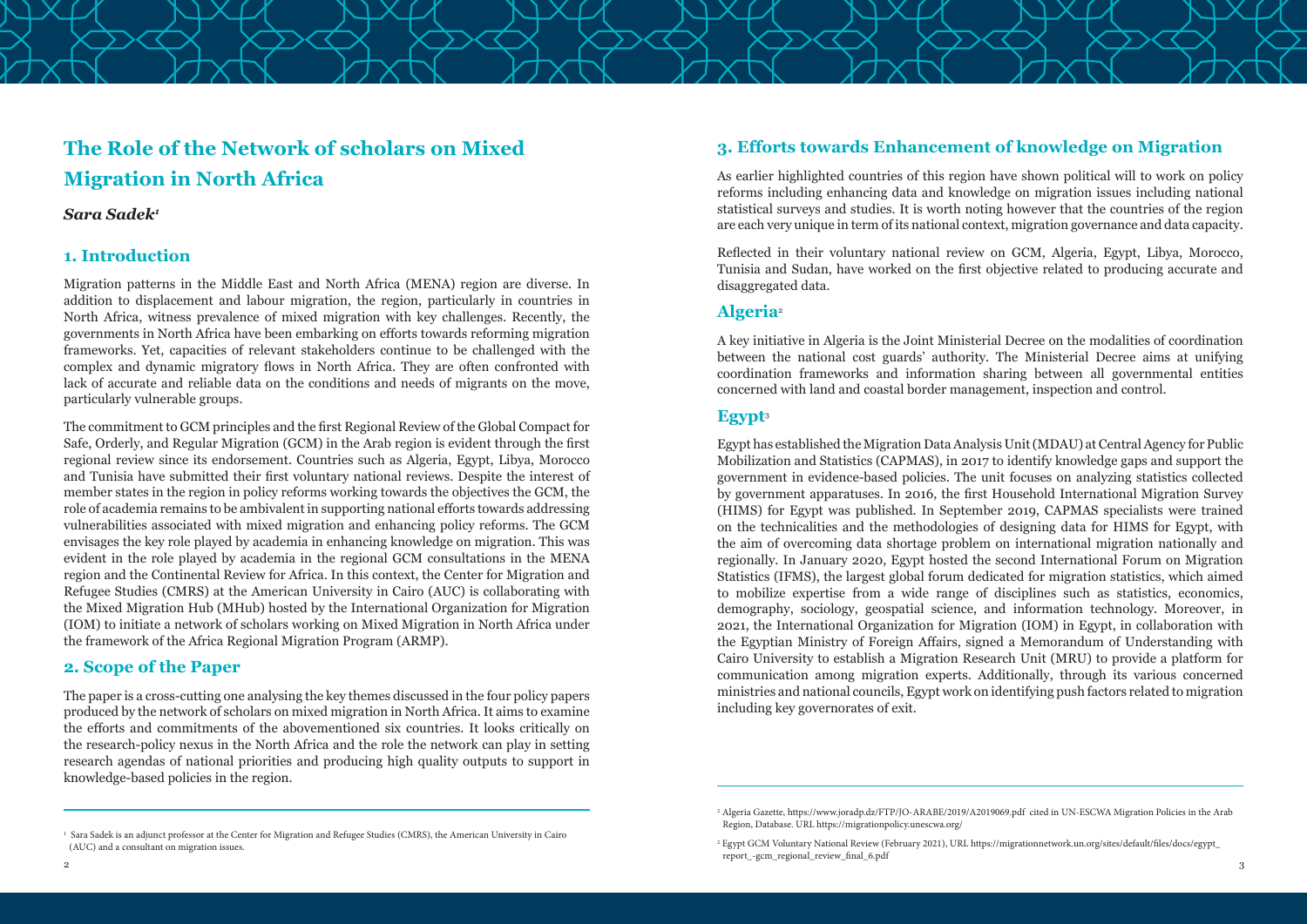5 Morocco GCM Voluntary National Review (February, 2021), URL https://www.unescwa.org/sites/default/files/event/materials/ gcm\_voluntary\_national\_report-\_morocco-\_en.pdf

6 Sudan GCM Voluntary National Review (February, 2021), URL https://migrationnetwork.un.org/sites/default/files/docs/sudan\_gcm\_national\_review\_report\_english\_version1.pdf



- 
- 
- 
- 

#### **Tunisia**<sup>7</sup>

In Tunisia, several efforts have been embarked on with regards to research on migration. In its first submission of the voluntary national review of GCM in 2021, the government of Tunisia focused among other objectives on objectives related to data production and migration management.

The following achievements have been highlighted concerning data on Migration: • Inclusion of migration in the 2016-2020 development strategy and data

- collection.
- Establishment of the national observatory of migration according to decree 1930 of the year 2014 to handle analyses on migration and data collection.
- Launch of national survey "Tunisia Hims" on migration.
- Engagement in the network of scholars on migration in North Africa NAMAN
- Enhancing capacity of staff and data tools including the digitalization of migrants' documents.

#### **4. Research Agendas on Mixed Migration by Interlocutors of Knowledge**

Examining the production of knowledge on mixed migration in the North Africa region, one tends to notice that it has been primarily driven by global interest and debates on mixed migration from the perspective of EU destination countries<sup>8</sup>. To begin with, there are various contestations that could be argued against the usage of the term "mixed migration"9 in addition to other terms suggesting the movement of people through North Africa rather than being hosted in the region. Such terms include "people/children on the move and countries of the region portrayed as" "transit."10 The fact of loosely using such terms is barely based on evidence and makes the impression that migrants are crossing through North Africa rather than hosted in such countries. It also assumed a one-size-fits-all modality, which negate the different needs different groups of migrants may have. With the outbreak of COVID-19 Pandemic<sup>11</sup>, the movement has certainly been further impacted, which raises the applicability of treating migrants in the region as temporary.

#### **Libya**<sup>4</sup>

In Libya, the National Committee for Migration Strategies and Policies was recently formed, comprising technical experts with various backgrounds, as well as executive and legislative members from both the executive government branches and the Libyan House of Representatives in Tripoli. In addition to key priorities to be performed by the committee with regards to national strategies on migration and to address human smuggling and trafficking in persons, research constitute a key priority. Research and evaluations are planned to enhance an evidence-based policy when developing the national migration strategy. Through ongoing cooperation with IOM, relevant governmental entities are working towards developing migrants' data registration systems and data sharing systems.

#### **Morocco**<sup>5</sup>

Some priority objectives related to research have been implemented, including the establishment of the African Migration Observatory as the first mechanism of the African Union to which the task of developing, monitoring and exchanging information among African countries. Additionally, the National Migration Observatory aims at the collection of migration-related data at the national level. In this regard, the Higher Planning Commission has prepared several thematic studies on international migration including a census carried out between 1971 and 2014. The census has mainstreamed the dimensions of migration and migrants' access to basic services.

#### **Sudan**<sup>6</sup>

Sudan has also made significant efforts in combating human trafficking and migrant smuggling that have generated a global movement by establishing the Khartoum Regional Operations Center (ROCK) as a partnership between the European Union and the African Union to collect data on migration and combat this phenomenon.

The national monitoring mechanism aims to prepare a detailed and comprehensive report on the progress of the goals of the Global Compact by the ministries and relevant authorities during April 2021, as well as expand the circle of dialogue with national and international partners in the field of migration to attract support and enhance contributions to the implementation of the Global Compact.

<sup>4</sup> Libya GCM Voluntary National Review (February 2021), URL https://migrationnetwork.un.org/sites/default/files/docs/libya-\_gcm\_ report\_eng.pdf

<sup>7</sup> Tunisia GCM Voluntary National Review (February, 2021), URL https://migrationnetwork.un.org/sites/default/files/docs/gcm\_ voluntary national report - tunisia- ar.pdf

<sup>&</sup>lt;sup>10</sup> Collyer, M. & de Hass, H. (2012), "Developing Dynamic Categorisations of Transit Migration," Population, Space and Place, Vol. 18: 468-481.

<sup>4</sup> for the same series. <sup>11</sup> For further discussion on the impact of impact of COVID-19 on the region, please see Policy Paper # 1 produced by the scholars of the network as part of the same series.

<sup>8</sup> For further discussion on the impact of EU externalization policy on the region, please see Policy Paper # 4 produced by the scholars of the network as part of the same series.

<sup>9</sup> For further discussion on the impact of the conceptualization of "Mixed Migration" in the region, please see Policy Paper # 3 produced by the scholars of the network as part of the same series.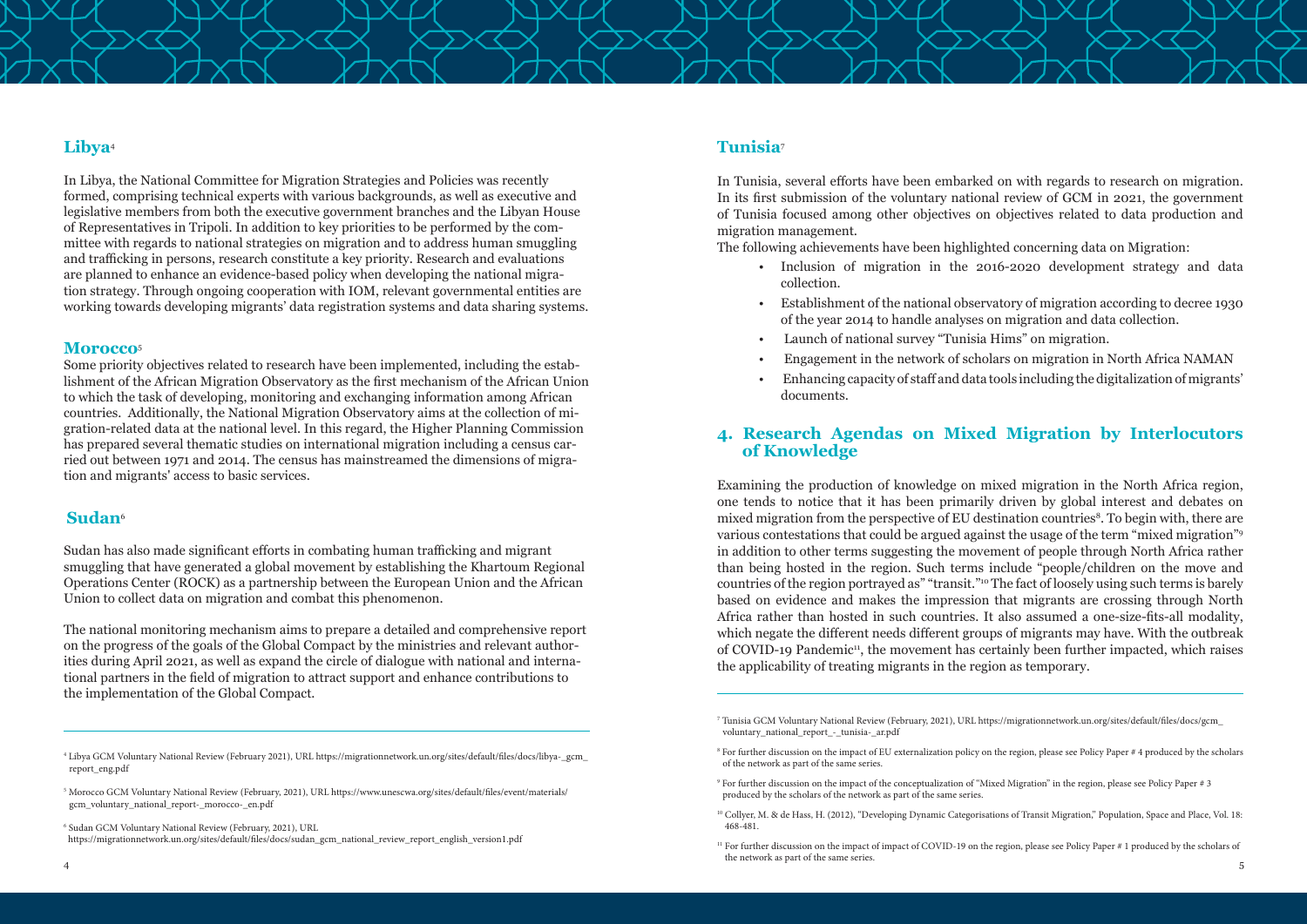Such framings of migration process in the region are linked to the interlocutors of knowledge in the region. A review of publications concerned with mixed migration in the last decade reflect a diversity and separation between research produced by policy-makers, practitioners and academics. As earlier noted, several countries of the region have been working towards enhancing their national information system either by mainstreaming migration or by conducting national studies on migration. This is a recent development ensuring ownership of members states to research. In general, research produced on the national level has tended to be more descriptive with less in depth of the migration framework on the ground. It would further benefit from the engagement of academics and experts to ensure outreach to the most vulnerable groups and a critical evaluation to national contexts and policies. Despite such recent efforts, the impact on and interlinkages with policy decisions remain unclear.

In addition to government-owned data on migration, the landscape of actors producing research and data on mixed migration is predominately implemented by international agencies in line with global agendas concerning mixed migration due to funding influence. This approach has led to an overwhelming production of knowledge only concerned with "counting migrants on the borders" or "on the move." Notwithstanding the importance of statistical research on mixed migration, implementing donor-driven agendas often lead to further limitations put by national actors on the production of research, being perceived as an issue of "national security". The securitization of research on mixed migration is partially due to conflicting agendas and lack of cooperation between practitioners conducting and producing such knowledge, in many cases in a hidden manner, which further jeopardized the production of knowledge. Furthermore, several research projects are not built on methodologically sound tools to ensure they adequately reflect the profiles and needs of migrants in the region. They do not provide an-depth analysis of the legal and socio-economic vulnerabilities as they tend to focus on numbers and routes taken either from countries of origin and towards countries of destination. In some cases, academics are commissioned by such actors to conduct research that feeds into the agenda of monitoring movements of migrants.

Apart from such collaboration, academics produce research on mixed migration, but is likely to be at risk of not being published in the case of not receiving approval by the national actors.12

Research produced by academics and practitioners have often been regarded by policymakers as being deprived of evidence and not fitting the national priorities or agendas due to being dependent on sample groups accessible by scholars or caseloads of practitioners.

The separation outlined above has acted as one factor contributing to the lack of interlinkages between policy and research in the countries of the region. The constant usage of "evidence-

based" approach in national reports reflecting policy reforms on migration suggests that policymakers have utilized evidence from research when designing or implementing policies or in the decision- making process. They indicate that policies were formulated based on solid consultations with experts and academics. Despite few reports indicating the participation of experts in consultation meetings, it is overrated to indicate that policies were researchdriven. The concept of evidence-based, despite its frequent usage, is quite abstract and does not provide enough evidence of the tools used in the policy-making process, reflecting a rather symbolic approach.

It is important to note that in the migration scene, we tend to talk about policy and research as interdependent but the reality particularly in this region is that research has been affected by policy more than the other way round. It is worth noting that this is also the case in industrialized countries of destination whereby policies are not necessarily evidence-based. They rather respond to narratives that ignore evidence.

This includes not only national policy settings but equally and more importantly policies on migration on the global level. Research-policy relations might have influenced knowledge production in migration research in this region. This has made it quite challenging for knowledge producers to find a balance and create synergies between global, regional and national priorities. Without adequate coordination with apparatuses concerned with national research in the region, researchers find themselves in a difficult position to justify priority areas, often not seen as priorities by states in this region but regarded as key priorities by donors. The priorities of researchers and those of states in the region might be different than those of donors who finance research. Relying on donors' funding makes it difficult for researchers and research institutions to have their own research agendas.

#### **5. The Role of the Network of Scholars on Mixed Migration in North Africa**

Despite shared challenges among countries of the region, what was quite interesting to observe is the lack of regional or bilateral cooperation between countries in the region on migration data.

Within the research setting outlined above, the Mixed Migration Academic network acts as a multi-disciplinary in nature encompassing scholars from different disciplines including but not limited to Political Science, Sociology, Law, Demography and Economics. In its first phase taking place between its launch in June 2021 until September 2021, the network has included academics from the region of North Africa. In its next anticipated phase in 2022, the network is to be extended to other academics working on mixed migration in North Africa to ensure an exchange of ideas and expertise. The main aim of the network is to advance research on mixed migration and push forward academic debates on the issues of mixed migration and provide advice to policymakers. The regional network acts as a platform of knowledge on mixed migration which aims at contributing to enhancing national migration policies and frameworks in a sustainable and humane manner along the North African Migration Route in six key countries Algeria, Egypt, Libya, Morocco, Sudan and Tunisia.

 $12$  For further discussion on the limitation of conducting research in the region, please consult Policy Paper # 2 produced by the scholars of the network as part of the same series.